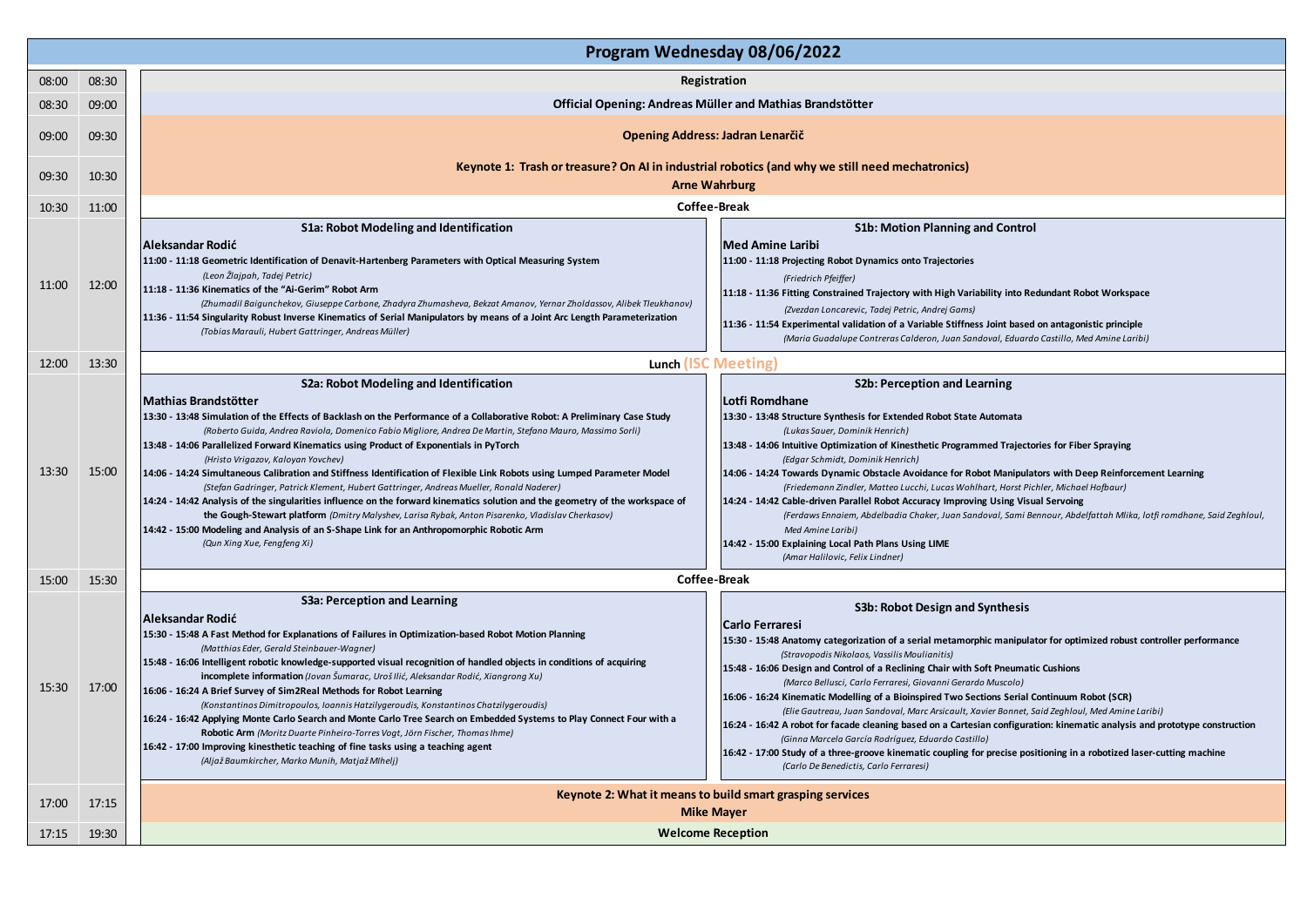|       | Program Thursday 09/06/2022 |                                                                                                                                                                                                                                                                                                                                                                                                                                                                                                                                                                                                                                                                                                                                                                                                                                                                                                                                                                                                                                                  |                                                                                                                                                                                                                                                                                                                                                                                                                                                                                                                                                                                                                                                                                                                                                                                                                                                                                                                                                                          |  |  |  |
|-------|-----------------------------|--------------------------------------------------------------------------------------------------------------------------------------------------------------------------------------------------------------------------------------------------------------------------------------------------------------------------------------------------------------------------------------------------------------------------------------------------------------------------------------------------------------------------------------------------------------------------------------------------------------------------------------------------------------------------------------------------------------------------------------------------------------------------------------------------------------------------------------------------------------------------------------------------------------------------------------------------------------------------------------------------------------------------------------------------|--------------------------------------------------------------------------------------------------------------------------------------------------------------------------------------------------------------------------------------------------------------------------------------------------------------------------------------------------------------------------------------------------------------------------------------------------------------------------------------------------------------------------------------------------------------------------------------------------------------------------------------------------------------------------------------------------------------------------------------------------------------------------------------------------------------------------------------------------------------------------------------------------------------------------------------------------------------------------|--|--|--|
| 08:30 | 09:30                       | <b>Keynote 3: Robot Manipulation and Control</b><br><b>Bruno Siciliano</b>                                                                                                                                                                                                                                                                                                                                                                                                                                                                                                                                                                                                                                                                                                                                                                                                                                                                                                                                                                       |                                                                                                                                                                                                                                                                                                                                                                                                                                                                                                                                                                                                                                                                                                                                                                                                                                                                                                                                                                          |  |  |  |
| 09:30 | 11:00                       | <b>S4a: Motion Planning and Control</b><br>Leon Žlajpah<br>09:30 - 09:48 Optimal Positioning of Mobile Manipulators Using Closed Form Inverse Kinematics<br>(Giovanni Colucci, Lorenzo Baglieri, Andrea Botta, Paride Cavallone, Giuseppe Quaglia)<br>09:48 - 10:06 Multistage Approach for Solving the Optimal Control Problem for a Wheeled Inverted Pendulum with Infeasible<br>Initial Guess (Christian Zauner, Hubert Gattringer, Andreas Mueller)<br>10:06 - 10:24 Computational-efficient Resolved Motion Rate Control with Task-space Trajectory Tracking<br>(Theodor Borangiu, Silviu Raileanu)<br>10:24 - 10:42 Fractional-Order PII1/2DD1/2 control of a mechatronic axis: influence of the discrete-time approximation of the<br>half-order derivative and integral (Luca Bruzzone, Shahab Edin Nodehi)<br>10:42 - 11:00 Fractional Order Calculus-inspired Kinematic Design in Adaptive Control<br>(Bence Varga, Richárd Horváth, József Tar)                                                                                       | <b>S4b: Robot Design and Synthesis</b><br>Jan De Jong, Loucas Louca<br>09:30 - 09:48 Shape-changing manipulator possibilities and the effect of the deformable segment on the size of the working<br>area (Jakub Mlotek, Zdenko Bobovský, Jiří Suder, Petr Oščádal, Michal Vocetka, Václav Krys)<br>09:48 - 10:06 Analysis of Impacts of the Design Parameters on the Working Frequency of the Compliant Devices<br>(Jaroslav Hricko, Stefan Havlik)<br>10:06 - 10:24 A robotics perspective on architecture: modelling and control of reconfigurable buildings<br>(Eftychios Christoforou, Loukas Georgiou, Marios Phocas, Loucas Louca, Andreas Mueller)<br>10:24 - 10:42 Static modeling of an inflatable robotic arm for aerospace applications<br>(Mario Troise, Matteo Gaidano, Pierpaolo Palmieri, Andrea Ruggeri, Stefano Mauro)<br>10:42 - 11:00 Static balance of a compliant four-bar mechanism: less torque with more preload<br>(Jan De Jong, Ronald Aarts) |  |  |  |
| 11:00 | 11:30                       |                                                                                                                                                                                                                                                                                                                                                                                                                                                                                                                                                                                                                                                                                                                                                                                                                                                                                                                                                                                                                                                  | <b>Coffee Break</b>                                                                                                                                                                                                                                                                                                                                                                                                                                                                                                                                                                                                                                                                                                                                                                                                                                                                                                                                                      |  |  |  |
| 11:30 | 13:00                       | <b>S5a: Assistive and Medical Robots</b><br> Karsten Berns <br>11:30 - 11:48 Multibody Analysis and Design Optimisation of a Full-Scale Biped-Wheeled Exoskeleton<br>(Giuseppe Nigido, Elvio Bonisoli, Giovanni Gerardo Muscolo)<br>11:48 - 12:06 Null-space Compliance with Non-Linear Behavior: Application to Spine Surgery Robotic Platform<br>(Alizée Koszulinski, Juan Sandoval, Terence Essomba, Tanguy Vendeuvre, Said Zeghloul, Med Amine Laribi)<br>12:06 - 12:24 Optimal Multi-Robot Placement Based on Capability Map for Medical Applications<br>(Amir Trabelsi, Juan Sandoval, Abndelfattah Mlika, Samir Lahouar, Said Zeghloul, Jérôme Cau, Med Amine Laribi)<br>12:24 - 12:42 EMG Driven Robotic-Aided Arm Rehabilitation<br>(Daniel Bonilla, Julian D. Colorado, Med Amine Laribi, Juan Sandoval, Catalina Alvarado Rojas)<br>12:42 - 13:00 Evaluation on implementing an active braking system in wheelchair rear-mounted power-assisted device<br>(Valerio Cornagliotto, Flaminia Perino, Laura Gastaldi, Stefano Pastorelli) | S5b: Autonomous Mobile Manipulation<br>Leon Žlajpah<br>11:30 - 11:48 Flexible Vision-based Auto-docking Control System for Unmanned Ground Vehicles Equipped with Differential<br>Chassis (Andrei Vukolov, Georgios Kourousias, Roberto Pugliese)<br>11:48 - 12:06 Autonomous Driving System for Reversing an Articulated Rover for Precision Agriculture<br>(Andrea Botta, Eleonora Moreno, Lorenzo Baglieri, Giovanni Colucci, Luigi Tagliavini, Giuseppe Quaglia)<br>12:06 - 12:24 High Accuracy Data-Based Trajectory Tracking of an Omnidirectional Mobile Robot<br>(Hannes Eschmann, Henrik Ebel, Peter Eberhard)<br>12:24 - 12:42 Recent trends in mobile robotics for 3D mapping in agriculture<br>(Diego Tiozzo Fasiolo, Lorenzo Scalera, Eleonora Maset, Alessandro Gasparetto)<br>12:42 - 13:00 Novel Approaches for Periodic Depth Enhancement in Visual SLAM<br>(Stephan Sandfuchs, Marco Schmidt, Joerg Frochte)                                           |  |  |  |
| 13:00 | 14:00                       | Lunch                                                                                                                                                                                                                                                                                                                                                                                                                                                                                                                                                                                                                                                                                                                                                                                                                                                                                                                                                                                                                                            |                                                                                                                                                                                                                                                                                                                                                                                                                                                                                                                                                                                                                                                                                                                                                                                                                                                                                                                                                                          |  |  |  |
| 14:00 | 14:15                       | Change of location                                                                                                                                                                                                                                                                                                                                                                                                                                                                                                                                                                                                                                                                                                                                                                                                                                                                                                                                                                                                                               |                                                                                                                                                                                                                                                                                                                                                                                                                                                                                                                                                                                                                                                                                                                                                                                                                                                                                                                                                                          |  |  |  |
| 14:15 | 15:00                       |                                                                                                                                                                                                                                                                                                                                                                                                                                                                                                                                                                                                                                                                                                                                                                                                                                                                                                                                                                                                                                                  | Lab Tour at JOANNEUM RESEARCH ROBOTICS and drone flight hall of University of Klagenfurt (AAU)                                                                                                                                                                                                                                                                                                                                                                                                                                                                                                                                                                                                                                                                                                                                                                                                                                                                           |  |  |  |
| 15:00 | 15:15                       |                                                                                                                                                                                                                                                                                                                                                                                                                                                                                                                                                                                                                                                                                                                                                                                                                                                                                                                                                                                                                                                  | Change of location                                                                                                                                                                                                                                                                                                                                                                                                                                                                                                                                                                                                                                                                                                                                                                                                                                                                                                                                                       |  |  |  |
| 15:15 | 15:30                       |                                                                                                                                                                                                                                                                                                                                                                                                                                                                                                                                                                                                                                                                                                                                                                                                                                                                                                                                                                                                                                                  | <b>Coffee Break</b>                                                                                                                                                                                                                                                                                                                                                                                                                                                                                                                                                                                                                                                                                                                                                                                                                                                                                                                                                      |  |  |  |
| 15:30 | 17:00                       | <b>S6a: Assistive and Medical Robots</b><br> Tadej Petric<br>15:30 - 15:48 Research and control of wearable robot for wrist rehabilitation<br>(Denis Chikurtev, Petko Stoev)<br>15:48 - 16:06 Geometric modeling of a new modular spherical robotic system for Single Incision Laparoscopic Surgery<br>(Calin Vaida, Iosif Birlescu, Alexandru-Vasile Pusca, Bogdan Gherman, Paul Tucan, Alexandru Antal, Doina Pisla)<br>16:06 - 16:24 On the kinematics and dimensional optimization of a robotic system for Single Incision Laparoscopic Surgery<br>(Bogdan Gherman, Paul Tucan, Calin Vaida, Nicolae Crisan, Gabriela Rus, Iosif Birlescu, Doina Pisla)<br>16:24 - 16:42 Inverse dynamic modeling of a parallel elbow rehabilitation robot for spasticity treatment<br>(Alexandru Banica, Bogdan Gherman, Nicoleta Tohanean, Adrian Pisla, Cristian Abrudan, Giuseppe Carbone, Doina Pisla)                                                                                                                                                  | S6b: Autonomous Mobile Manipulation<br>Andreas Müller<br>15:30 - 15:48 Analysis of Object Detection under Different Weather Conditions in Simulated and Real Environment<br>(Pragati Jaiswal, Axel Vierling, Karsten Berns)<br>15:48 - 16:06 Putting Mobile Robots into Industrial Warehouses<br>(Dario Lodi Rizzini, Stefano Caselli)<br>16:06 - 16:24 Passive Guidance for Offroad-Vehicles (Werner Bailer, Hermann Fürntratt, Manfred Klopschitz,<br>Dominik Lampel, Roman Lesjak, Matthias Rüther, Susanne Schweitzer, Gerald Steinbauer-Wagner)<br>16:24 - 16:42 Computer Vision Based Object Tracking for Multiple Robot Collaboration<br>(Denis Chikurtev, Kaloyan Yovchev)<br>16:42 - 17:00 The AMADEE-20 Robotic Exploration Cascade: An Experience Report (Hamid Didari, Matthias Eder, Gernot Grömer,<br>Richard Halatschek, Seda Özdemir-Fritz, Raphael Prinz, Johannes Scholz, Gerald Steinbauer-Wagner)                                                    |  |  |  |
| 17:00 | 19:00                       |                                                                                                                                                                                                                                                                                                                                                                                                                                                                                                                                                                                                                                                                                                                                                                                                                                                                                                                                                                                                                                                  | <b>Break</b>                                                                                                                                                                                                                                                                                                                                                                                                                                                                                                                                                                                                                                                                                                                                                                                                                                                                                                                                                             |  |  |  |
| 19:00 | 19:15                       | Boarding for Wörthersee ship                                                                                                                                                                                                                                                                                                                                                                                                                                                                                                                                                                                                                                                                                                                                                                                                                                                                                                                                                                                                                     |                                                                                                                                                                                                                                                                                                                                                                                                                                                                                                                                                                                                                                                                                                                                                                                                                                                                                                                                                                          |  |  |  |
| 19:15 | 20:00                       | <b>Gala Dinner at the ship</b>                                                                                                                                                                                                                                                                                                                                                                                                                                                                                                                                                                                                                                                                                                                                                                                                                                                                                                                                                                                                                   |                                                                                                                                                                                                                                                                                                                                                                                                                                                                                                                                                                                                                                                                                                                                                                                                                                                                                                                                                                          |  |  |  |